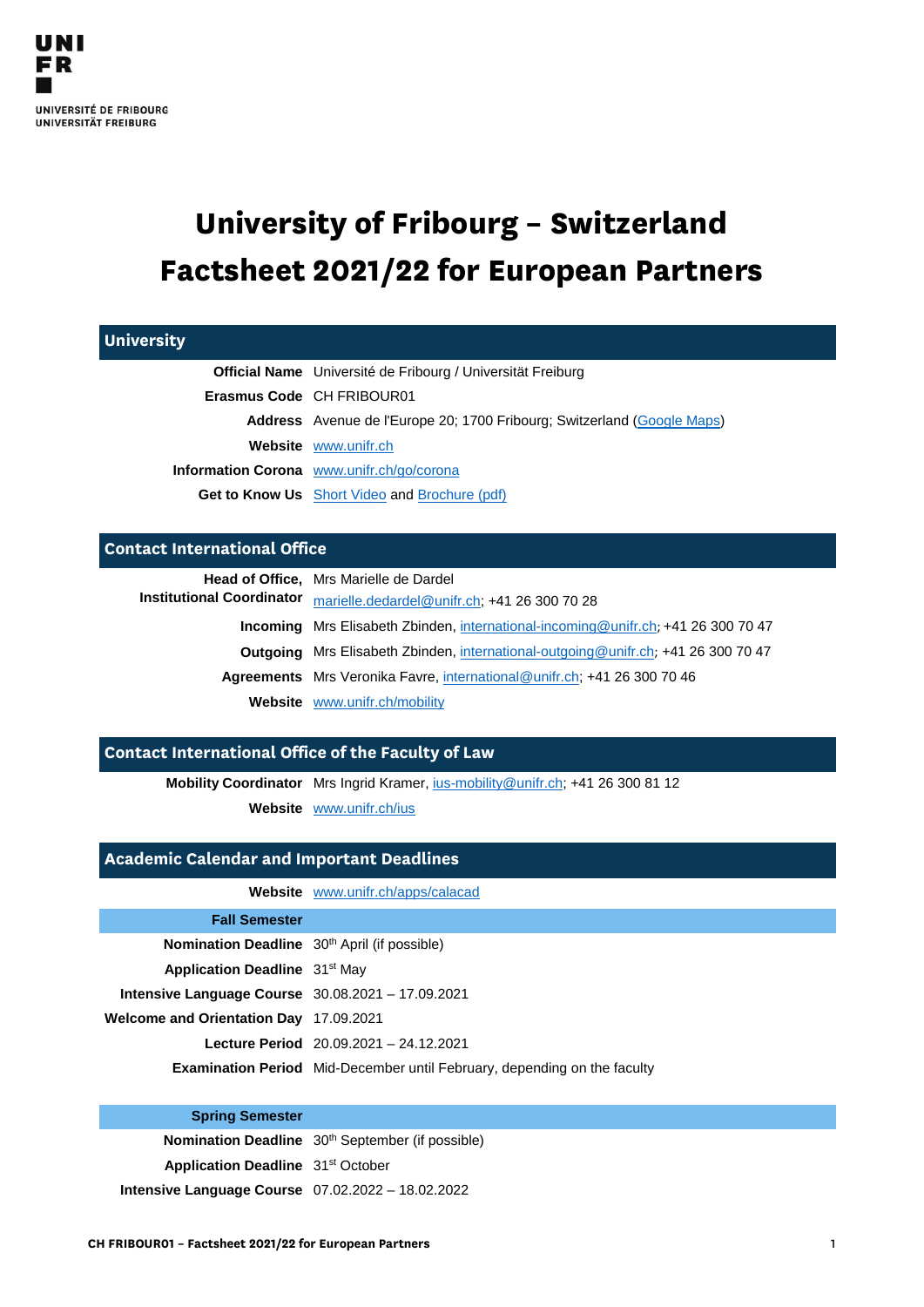## **Welcome and Orientation Day** 18.02.2022

**Lecture Period** 21.02.2022 – 03.06.2022

**Examination Period** End of May until July, depending on the faculty

**Easter Break** 15.04.2022 – 24.04.2022

| <b>Language Requirements and Courses</b>        |                                                                                                                                                                                                                                                                                                              |
|-------------------------------------------------|--------------------------------------------------------------------------------------------------------------------------------------------------------------------------------------------------------------------------------------------------------------------------------------------------------------|
| Main Teaching Languages French, German, English |                                                                                                                                                                                                                                                                                                              |
|                                                 | Language Requirements No official certificate is required. Student must have sufficient oral and written<br>proficiency in the study language(s) corresponding to the courses they have listed<br>on their learning agreement. Please check the teaching language of each course in<br>the course catalogue. |
|                                                 | The minimum expected level to succeed at taking notes and writing papers is B1<br>upon arrival in Fribourg (Common European Framework of Reference for<br>Languages).                                                                                                                                        |
| <b>Intensive Language Courses</b>               | <b>Pre-semester</b> – A French intensive course for different levels including a programme of cultural and<br>sports activities is organised before the semester starts:                                                                                                                                     |
|                                                 | 3 weeks before the fall semester:<br>$\bullet$<br>30.08. -17.09.2021; 90 hours / 6 credits<br>2 weeks before the spring semester:<br>$\bullet$<br>07. - 18.02.2022; 60 hours / 4 credits                                                                                                                     |
|                                                 | A German intensive course is planned for February 2022 - before the Spring<br>semester starts -, organised by the Language Centre of Unifr.<br>More information: Pre-Semester Intensive Courses                                                                                                              |
|                                                 | Language Center at the During the semester language courses are offered in French, German, Italian and<br>University English at level A1 to C2. They are free of charge for all students.                                                                                                                    |
|                                                 | Online registration opens from two weeks before the beginning of the semester<br>(fall semester: September 6, 2021; spring semester: February 7, 2022). First<br>students have to pass an online placement test and can than register for a course<br>at their level.                                        |
|                                                 | More information: Language Centre.                                                                                                                                                                                                                                                                           |

| <b>Courses and Grades</b> |                                                                                                                                                                                                                                                                                                                                                                                                                                                |
|---------------------------|------------------------------------------------------------------------------------------------------------------------------------------------------------------------------------------------------------------------------------------------------------------------------------------------------------------------------------------------------------------------------------------------------------------------------------------------|
|                           | <b>Course Catalogue</b> www.unifr.ch/timetable                                                                                                                                                                                                                                                                                                                                                                                                 |
|                           | Different filters can be used to facilitate the search (semester, language, level etc.).                                                                                                                                                                                                                                                                                                                                                       |
|                           | Grading System Students are assessed either by oral or written exams or by papers. The credit<br>system is based on the European Credit Transfer System ECTS. One ECTS credit<br>corresponds to a workload of 25 to 30 hours.<br>More information: Credit and Grading System                                                                                                                                                                   |
|                           | <b>Credit Load</b> More than 30 ECTS per semester are not recommended. There is no minimum of<br>ECTS required by the University of Fribourg, but a reasonable workload is<br>expected. Students should indicate on their Learning Agreement if they do any<br>thesis research.<br>Exchange students usually take fewer courses if they study in a foreign language.<br>This has to be discussed prior to departure with the home coordinator. |
|                           | <b>Transcript of Records</b> Transcripts of records are issued to each student:<br>Around mid-March for the Fall Semester<br>Around mid-July for the Spring Semester or the Academic Year                                                                                                                                                                                                                                                      |
|                           | If a student writes a paper after the examination period, the issue of the Transcript<br>of records will be therefore delayed.                                                                                                                                                                                                                                                                                                                 |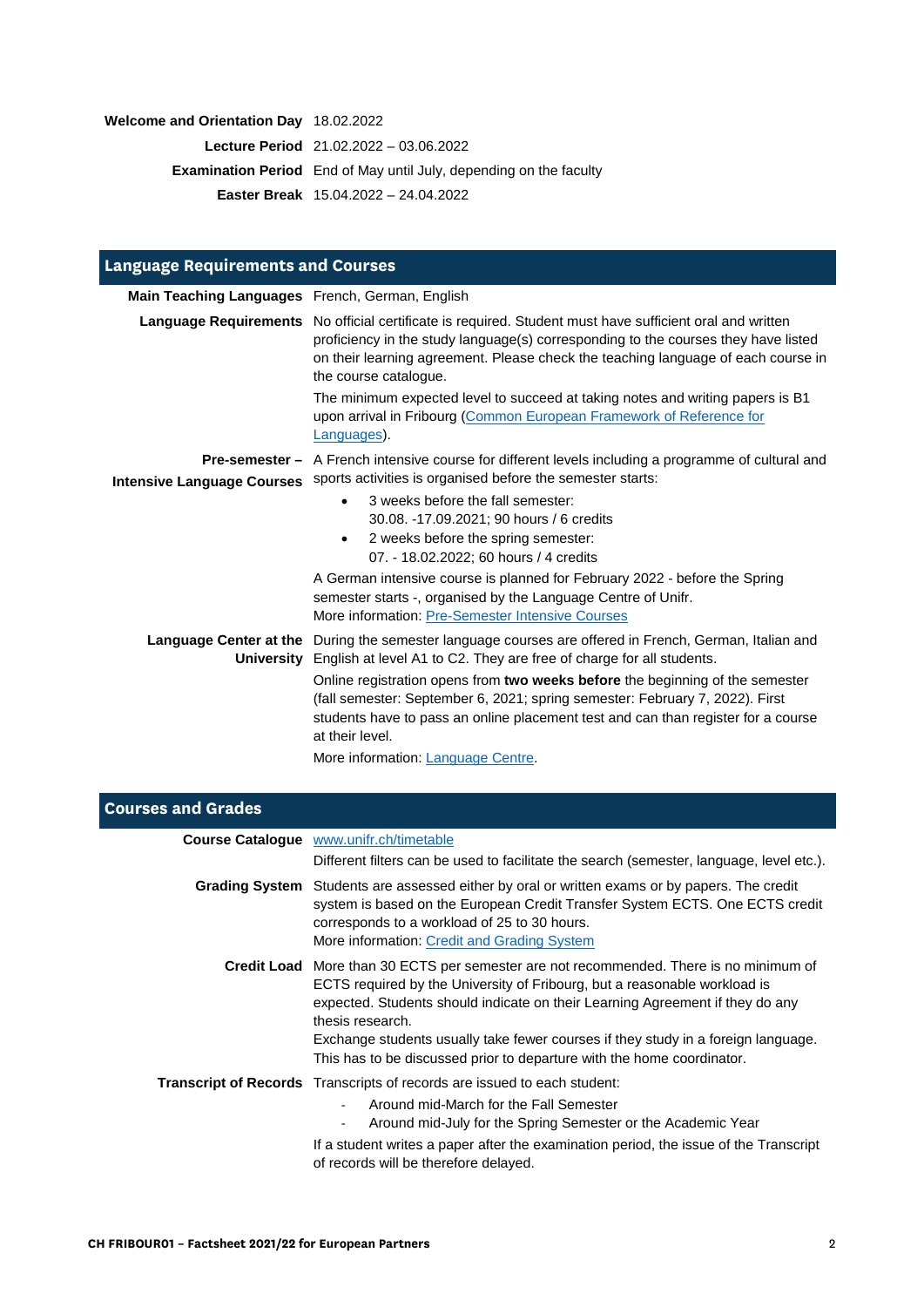# **Nomination and Application Procedure**

|                      | Nomination Procedure IROs send their nominations by email to international-incoming@unifr.ch with the<br>name and surname of the student, gender, nationality, date of birth, email address,<br>field of study, level of study and study period.                       |
|----------------------|------------------------------------------------------------------------------------------------------------------------------------------------------------------------------------------------------------------------------------------------------------------------|
|                      | Deadlines for the nominations: end of April for the fall semester and end of<br>September for the spring semester. Exceptions are possible.                                                                                                                            |
|                      | Application Procedure After reception of the nomination an online application link is sent to the student by<br>email. This is a personal link, which can be used only once.                                                                                           |
|                      | For stays starting in fall application links are sent starting from March; for stays<br>during the spring semester, they are sent starting from September.                                                                                                             |
|                      | The student has to upload the following documents:<br>1. Summary of the application, signed by the student and her or his home coordinator<br>2. Course list or learning agreement (to be found in the online application)<br>3. Official transcript of former records |
|                      | 4. Europass language passport (to be found in the online application)<br>5. Curriculum vitae                                                                                                                                                                           |
|                      | 6. Check list (to be found in the online application)                                                                                                                                                                                                                  |
|                      | 7. Copy of the passport                                                                                                                                                                                                                                                |
|                      | At the end of the application procedure students find the information regarding the<br>application for housing (Apartis residencies) and the pre-semester language<br>intensive course.                                                                                |
| <b>P Scholarship</b> |                                                                                                                                                                                                                                                                        |

| <b>SEMP Scholarship</b>    |                                                                                                                                                                                                                                                                                                                                                                      |
|----------------------------|----------------------------------------------------------------------------------------------------------------------------------------------------------------------------------------------------------------------------------------------------------------------------------------------------------------------------------------------------------------------|
| <b>Beneficiary</b>         | Students who attend the University of Fribourg as part of the Swiss European<br>Mobility Programme are entitled to a scholarship funded by the Swiss<br>Confederation and paid by Unifr.                                                                                                                                                                             |
|                            | <b>Amount</b> Students receive either CHF 440.- or CHF 380.- depending the country of their<br>home university, for each month they spend in Fribourg for their studies (max. 5)<br>months per semester).<br>Doctoral students staying less than 3 months but at least 60 days receive a grant<br>for three and a half months.<br>More information: SEMP Scholarship |
| <b>Green Travel Top Up</b> |                                                                                                                                                                                                                                                                                                                                                                      |
|                            | Exchange students who take the train for their onward and return journey to<br>Fribourg, receive a Green Travel Top Up of CHF 100.-. The train tickets must be                                                                                                                                                                                                       |

| <b>Practical Information</b> |                                                                                                                                                                                                                                                                                 |
|------------------------------|---------------------------------------------------------------------------------------------------------------------------------------------------------------------------------------------------------------------------------------------------------------------------------|
|                              | Visa Application Most non-EU or -EFTA citizens need a visa for their exchange stay at Unifr. Please<br>read carefully the information on our website and start as early as possible the visa<br>procedure which can take 3-4 months. More information: Visa                     |
|                              | <b>Housing</b> A limited number of furnished rooms with shared bathroom and kitchen are<br>available at the student residencies Apartis. The application for these rooms is<br>integrated in the application process. Find other options and more information:<br>Accommodation |

presented and no splitting is possible.